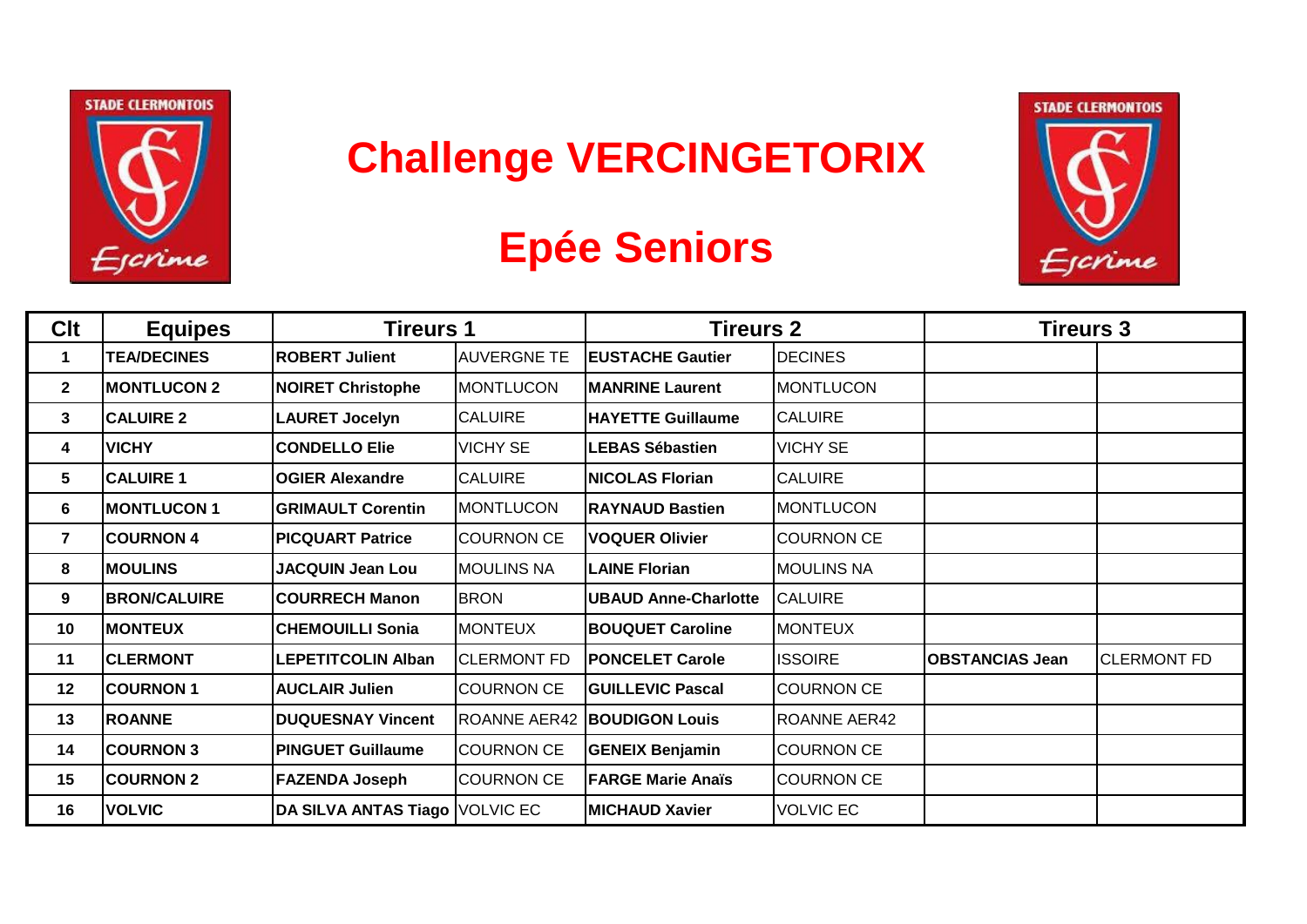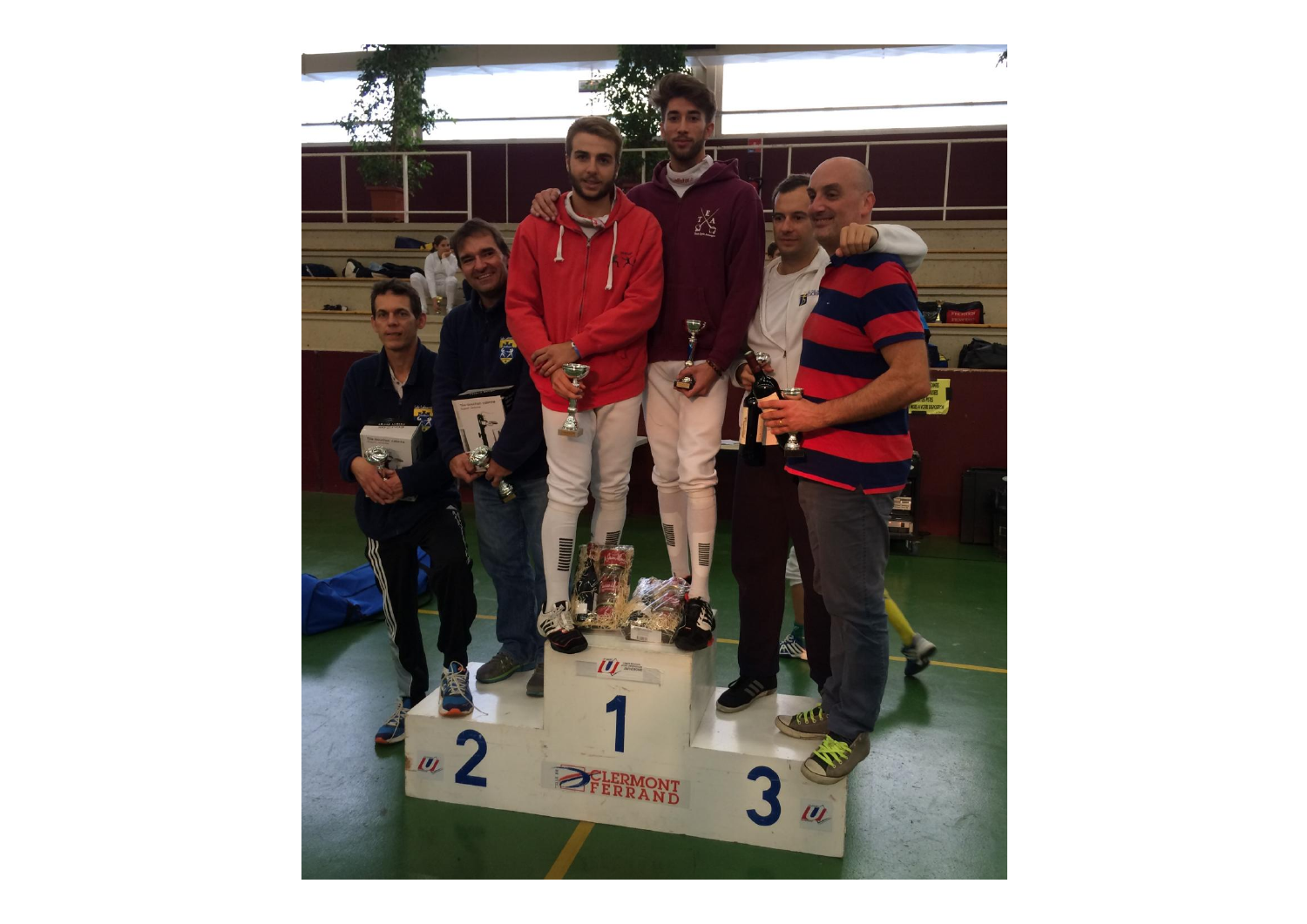## **POULE 1**

| <b>MONTLUCON 1</b> | IV20       | <b>ICOURNON 4</b>   | 15         | <b>IVICHY</b>        | <b>V20</b> | <b>COURNON 2</b>     | 114 |
|--------------------|------------|---------------------|------------|----------------------|------------|----------------------|-----|
| <b>VOLVIC</b>      |            | <b>CALUIRE 2</b>    | V20        | <b>IBRON/CALUIRE</b> | <b>V20</b> | <b>IROANNE</b>       | l13 |
| <b>CALUIRE 2</b>   | 10         | <b>IMONTLUCON 1</b> | <b>V20</b> | <b>IROANNE</b>       | '13        | <b>IVICHY</b>        | lV2 |
| <b>COURNON 4</b>   | lV20       | <b>VOLVIC</b>       | 10         | <b>COURNON 2</b>     |            | <b>IBRON/CALUIRE</b> | lV2 |
| <b>MONTLUCON 1</b> | <b>V20</b> | <b>IVOLVIC</b>      | 10         | <b>NICHY</b>         | '15        | <b>IBRON/CALUIRE</b> | IV1 |
| <b>COURNON 4</b>   | 12         | <b>CALUIRE 2</b>    | V20        | <b>COURNON 2</b>     | -13        | <b>IROANNE</b>       | lV2 |

### **POULE 3**

| <b>MONTLUCON 1</b> | <b>V20</b>      | <b>ICOURNON 4</b>   | l15        | <b>IVICHY</b>        | <b>V20</b> | <b>COURNON 2</b>     | <u> 114</u> |
|--------------------|-----------------|---------------------|------------|----------------------|------------|----------------------|-------------|
| <b>VOLVIC</b>      |                 | <b>CALUIRE 2</b>    | <b>V20</b> | <b>IBRON/CALUIRE</b> | <b>V20</b> | <b>IROANNE</b>       | 13          |
| <b>CALUIRE 2</b>   | l10             | <b>IMONTLUCON 1</b> | IV20       | <b>IROANNE</b>       | l13        | <b>VICHY</b>         | IV20        |
| <b>COURNON 4</b>   | V <sub>20</sub> | <b>IVOLVIC</b>      | 10         | <b>COURNON 2</b>     |            | <b>BRON/CALUIRE</b>  | IV20        |
| <b>MONTLUCON 1</b> | V <sub>20</sub> | <b>IVOLVIC</b>      | 10         | <b>IVICHY</b>        | 15         | <b>IBRON/CALUIRE</b> | <b>IV17</b> |
| <b>COURNON 4</b>   | 12              | <b>CALUIRE 2</b>    | V20        | <b>ICOURNON 2</b>    | 13         | <b>ROANNE</b>        | IV20        |

## **POULE 2**

| <b>MONTLUCON 2</b>  | <b>V20</b> | <b>ICOURNON1</b>    | l10 | <b>ICLERMONT</b> | <b>V20</b> | <b>ICOURNON 3</b> | 114         |
|---------------------|------------|---------------------|-----|------------------|------------|-------------------|-------------|
| <b>IMOULINS</b>     |            | <b>TEA-DECINES</b>  | V20 | <b>CALUIRE 1</b> | lV20       | <b>IMONTEUX</b>   |             |
| <b>ITEA-DECINES</b> | <b>V20</b> | <b>IMONTLUCON 2</b> |     | <b>IMONTEUX</b>  | lV20       | <b>CLERMONT</b>   | I19         |
| <b>ICOURNON1</b>    | V20        | <b>IMOULINS</b>     |     | <b>COURNON 3</b> |            | <b>ICALUIRE 1</b> | lV20        |
| <b>MONTLUCON 2</b>  | '18        | <b>IMOULINS</b>     | V19 | <b>ICLERMONT</b> | 12         | <b>ICALUIRE 1</b> | <b>IV19</b> |
| <b>ICOURNON1</b>    |            | <b>TEA-DECINES</b>  | V20 | <b>COURNON 3</b> | 118        | <b>IMONTEUX</b>   | IV20        |

**POULE 4**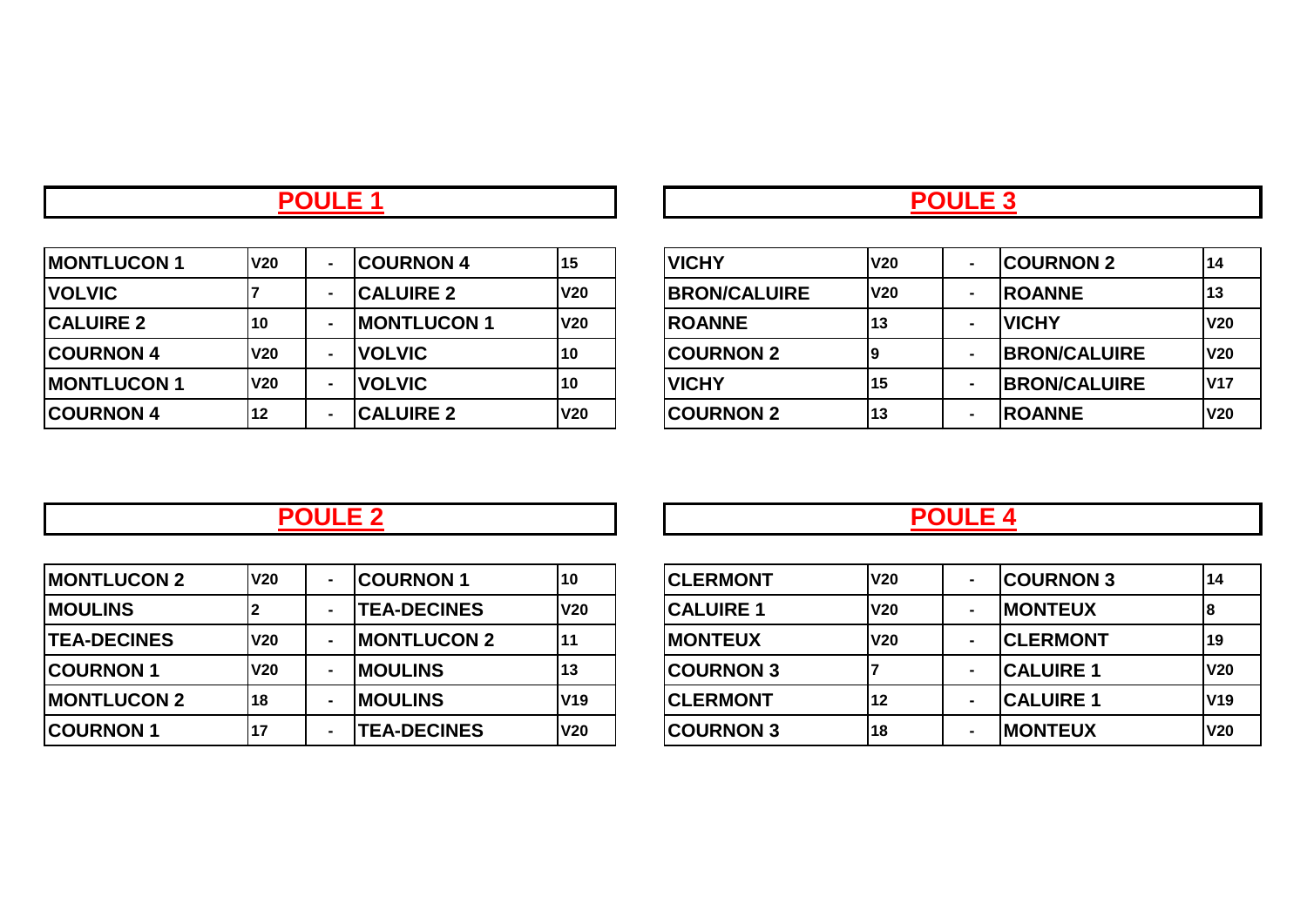|                |                     | <b>Classement Poules</b> |                |           |
|----------------|---------------------|--------------------------|----------------|-----------|
| <b>Clt</b>     | <b>Equipes</b>      | V/M                      | <b>Indices</b> | <b>Td</b> |
| 1              | <b>CALUIRE 1</b>    | 1,000                    | 33             | 60        |
| $\mathbf{2}$   | <b>TEA-DECINES</b>  | 1,000                    | 30             | 60        |
| $\mathbf{3}$   | <b>MONTLUCON 1</b>  | 1,000                    | 25             | 60        |
| 4              | <b>BRON/CALUIRE</b> | 1,000                    | 20             | 57        |
| 5              | <b>VICHY</b>        | 0,667                    | 11             | 55        |
| $6\phantom{a}$ | <b>CALUIRE 2</b>    | 0,667                    | 10             | 50        |
| $\overline{7}$ | <b>MONTEUX</b>      | 0,667                    | -9             | 48        |
| 8              | <b>MONTLUCON 2</b>  | 0,333                    | $\mathbf 0$    | 49        |
| 9              | <b>CLERMONT</b>     | 0,333                    | $-3$           | 51        |
| 10             | <b>COURNON 4</b>    | 0,333                    | $-3$           | 47        |
| 11             | <b>COURNON 1</b>    | 0,333                    | -6             | 47        |
| 12             | <b>ROANNE</b>       | 0,333                    | $-7$           | 46        |
| 13             | <b>MOULINS</b>      | 0,333                    | $-24$          | 34        |
| 14             | <b>COURNON 3</b>    | 0,000                    | $-21$          | 39        |
| 15             | <b>COURNON 2</b>    | 0,000                    | $-24$          | 36        |
| 16             | <b>VOLVIC</b>       | 0,000                    | $-32$          | 28        |